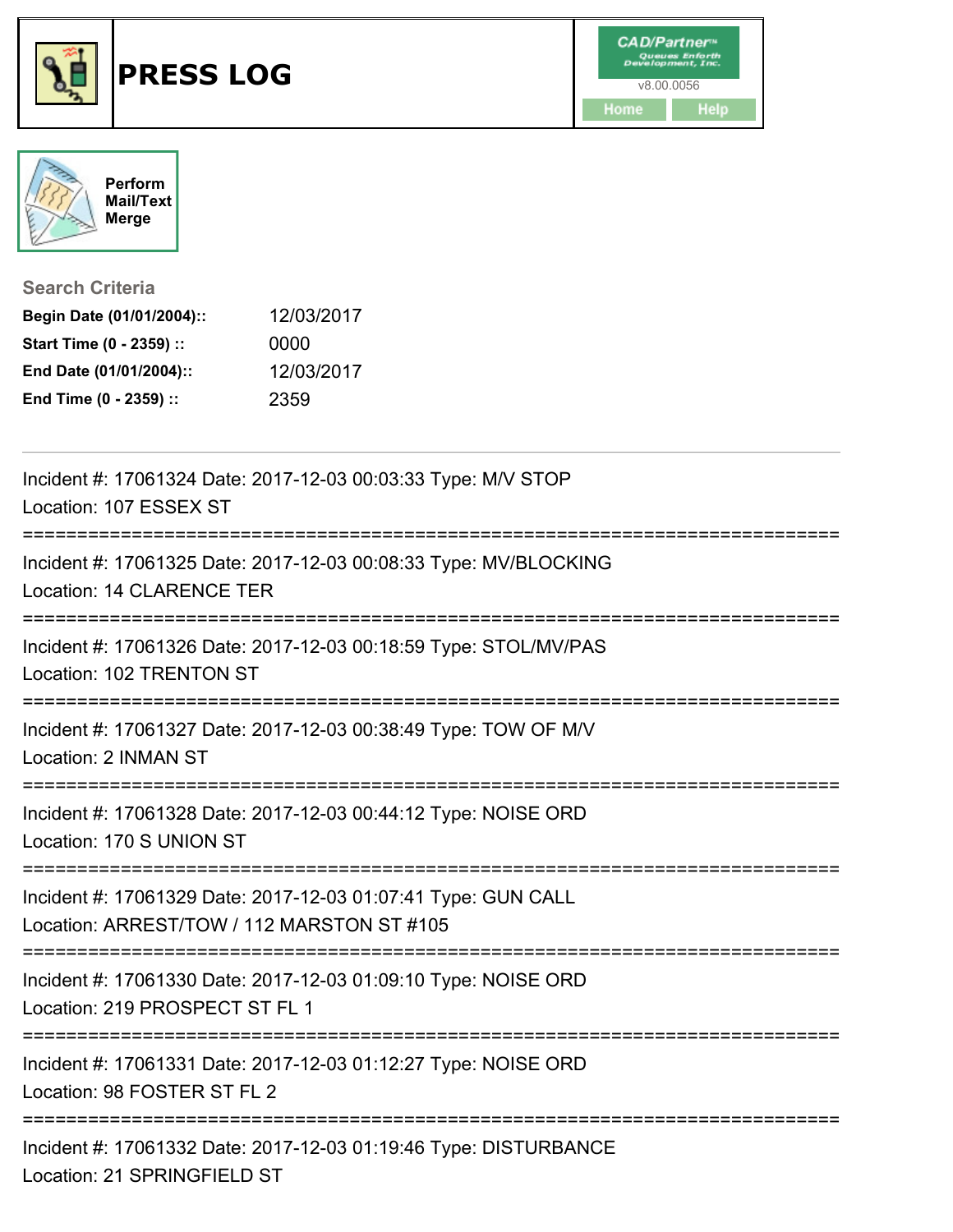| Incident #: 17061333 Date: 2017-12-03 01:24:26 Type: SUS PERS/MV<br>Location: 91 COMMON ST           |
|------------------------------------------------------------------------------------------------------|
| Incident #: 17061334 Date: 2017-12-03 01:29:01 Type: NOISE ORD<br>Location: 274 E HAVERHILL ST #11   |
| Incident #: 17061335 Date: 2017-12-03 01:32:34 Type: NOISE ORD<br>Location: 497 HAMPSHIRE ST FL 2    |
| Incident #: 17061336 Date: 2017-12-03 01:37:26 Type: NOISE ORD<br>Location: 131 SPRINGFIELD ST FL 1  |
| Incident #: 17061337 Date: 2017-12-03 01:39:12 Type: NOISE ORD<br>Location: 234 PROSPECT ST          |
| Incident #: 17061338 Date: 2017-12-03 01:40:14 Type: ASSSIT OTHER PD<br>Location: 61 ABBOTT ST #1    |
| Incident #: 17061339 Date: 2017-12-03 01:42:26 Type: NOISE ORD<br>Location: 82 BENNINGTON ST FL 2    |
| Incident #: 17061340 Date: 2017-12-03 01:50:32 Type: UNWANTEDGUEST<br>Location: 29 BUTLER ST #1      |
| Incident #: 17061341 Date: 2017-12-03 01:53:18 Type: DOMESTIC/PROG<br>Location: 246 FARNHAM ST FL 2  |
| Incident #: 17061342 Date: 2017-12-03 01:58:42 Type: FIRE<br>Location: 11 LAWRENCE ST #302           |
| Incident #: 17061343 Date: 2017-12-03 02:03:05 Type: NOISE ORD<br>Location: 82 BENNINGTON ST FL 2    |
| Incident #: 17061345 Date: 2017-12-03 02:07:54 Type: NOISE ORD<br>Location: 10 STEARNS AV            |
| Incident #: 17061344 Date: 2017-12-03 02:07:59 Type: SUICIDE ATTEMPT<br>Location: 8 HILLSIDE AV FL 2 |
| Incident #: 17061346 Date: 2017-12-03 02:17:47 Type: NOISE ORD<br>Location: 274 E HAVERHILL ST #11   |

===========================================================================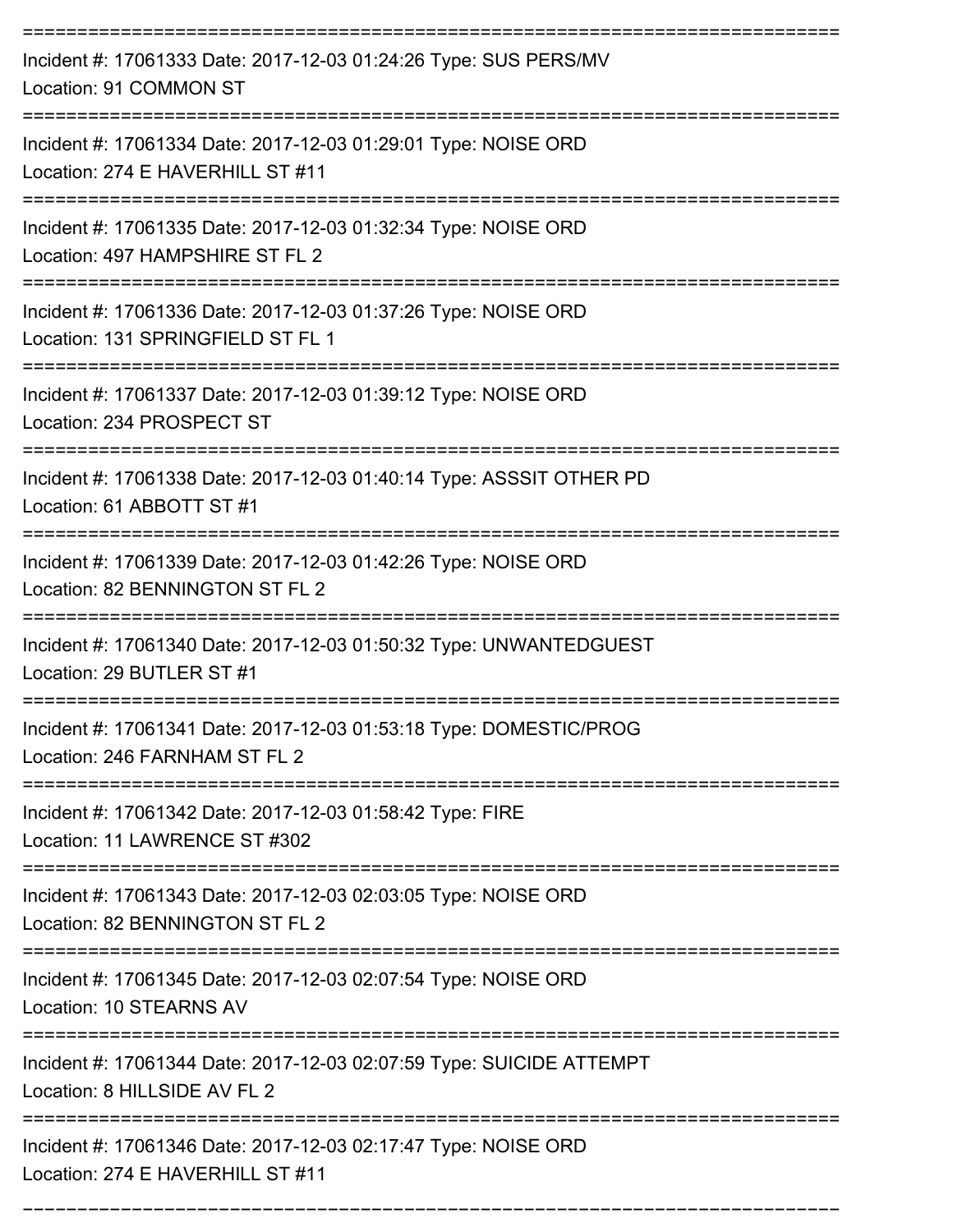| Incident #: 17061347 Date: 2017-12-03 02:20:04 Type: M/V STOP<br>Location: COMMON ST & FRANKLIN ST   |
|------------------------------------------------------------------------------------------------------|
| Incident #: 17061348 Date: 2017-12-03 02:20:30 Type: MAN DOWN<br>Location: 360 BROADWAY              |
| Incident #: 17061349 Date: 2017-12-03 02:34:35 Type: A&B D/W PAST<br><b>Location: TRENTON ST</b>     |
| Incident #: 17061350 Date: 2017-12-03 02:40:08 Type: M/V STOP<br>Location: 4 DARTMOUTH ST            |
| Incident #: 17061351 Date: 2017-12-03 02:40:09 Type: NOISE ORD<br>Location: 12 WILLOW ST             |
| Incident #: 17061353 Date: 2017-12-03 02:43:43 Type: BUILDING CHK<br>Location: 703 HAVERHILL ST      |
| Incident #: 17061352 Date: 2017-12-03 02:43:53 Type: M/V STOP<br>Location: ELM ST & NEWBURY ST       |
| Incident #: 17061354 Date: 2017-12-03 02:47:30 Type: NOISE ORD<br>Location: 83 WEST ST FL 2          |
| Incident #: 17061355 Date: 2017-12-03 03:05:27 Type: M/V STOP<br>Location: AMESBURY ST & LAWRENCE ST |
| Incident #: 17061356 Date: 2017-12-03 03:07:45 Type: M/V STOP<br>Location: JACKSON ST & OAK ST       |
| Incident #: 17061357 Date: 2017-12-03 03:10:35 Type: ASSSIT AMBULANC<br>Location: 2 INMAN ST #14     |
| Incident #: 17061358 Date: 2017-12-03 03:10:58 Type: LOUD NOISE<br>Location: AMHERST ST & BEACON ST  |
| Incident #: 17061359 Date: 2017-12-03 03:17:32 Type: NOISE ORD<br>Location: 202 BAILEY ST #B         |
| Incident #: 17061360 Date: 2017-12-03 03:22:43 Type: M/V STOP<br>Location: E HAVERHILL ST & HIGH ST  |
|                                                                                                      |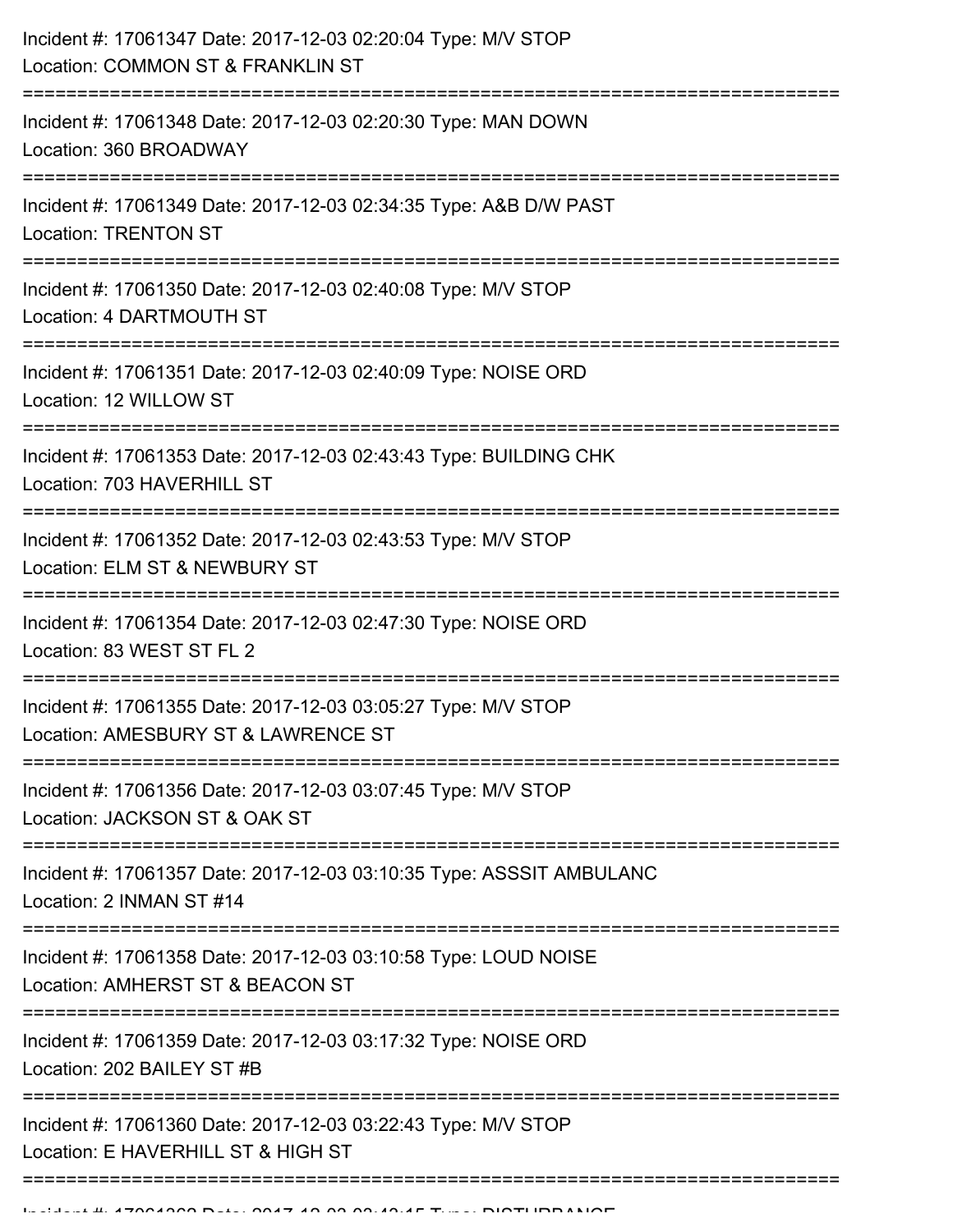| Location: 91 SUMMER ST                                                                                                                                                       |
|------------------------------------------------------------------------------------------------------------------------------------------------------------------------------|
| Incident #: 17061361 Date: 2017-12-03 03:43:31 Type: AUTO ACC/NO PI<br>Location: 55 FRANKLIN ST                                                                              |
| Incident #: 17061363 Date: 2017-12-03 03:54:15 Type: NOISE ORD<br>Location: 550 BROADWAY #307                                                                                |
| Incident #: 17061364 Date: 2017-12-03 04:34:56 Type: M/V STOP<br>Location: ABBOTT ST & PARKER ST                                                                             |
| Incident #: 17061365 Date: 2017-12-03 04:56:49 Type: ALARM/BURG<br>Location: CRC HEALTH / 10 EMBANKMENT RD<br>-----------------------------<br>----------------------------- |
| Incident #: 17061366 Date: 2017-12-03 05:36:03 Type: NOISE ORD<br>Location: 73 CROSS ST FL 2                                                                                 |
| Incident #: 17061367 Date: 2017-12-03 05:59:58 Type: ALARM/BURG<br>Location: FIRESTATION / AMES ST                                                                           |
| Incident #: 17061368 Date: 2017-12-03 06:50:34 Type: M/V STOP<br><b>Location: MARSTON</b>                                                                                    |
| Incident #: 17061369 Date: 2017-12-03 07:24:10 Type: SUS PERS/MV<br>Location: 129 BROOKFIELD ST                                                                              |
| Incident #: 17061370 Date: 2017-12-03 07:41:46 Type: HIT & RUN M/V<br>Location: 51 MAY ST                                                                                    |
| Incident #: 17061371 Date: 2017-12-03 07:45:47 Type: PARK & WALK<br>Location: BROADWAY & HAVERHILL ST                                                                        |
| Incident #: 17061372 Date: 2017-12-03 08:05:28 Type: SUS PERS/MV<br>Location: 800 ESSEX ST                                                                                   |
| Incident #: 17061373 Date: 2017-12-03 08:07:31 Type: TOW OF M/V<br>Location: 106 COMMON ST                                                                                   |
| Incident #: 17061374 Date: 2017-12-03 08:35:25 Type: M/V STOP<br><b>Location: PARKER</b>                                                                                     |
| Incident #: 17061375 Date: 2017-12-03 09:00:18 Type: RECOV/STOL/MV                                                                                                           |

Location: ALLEN ST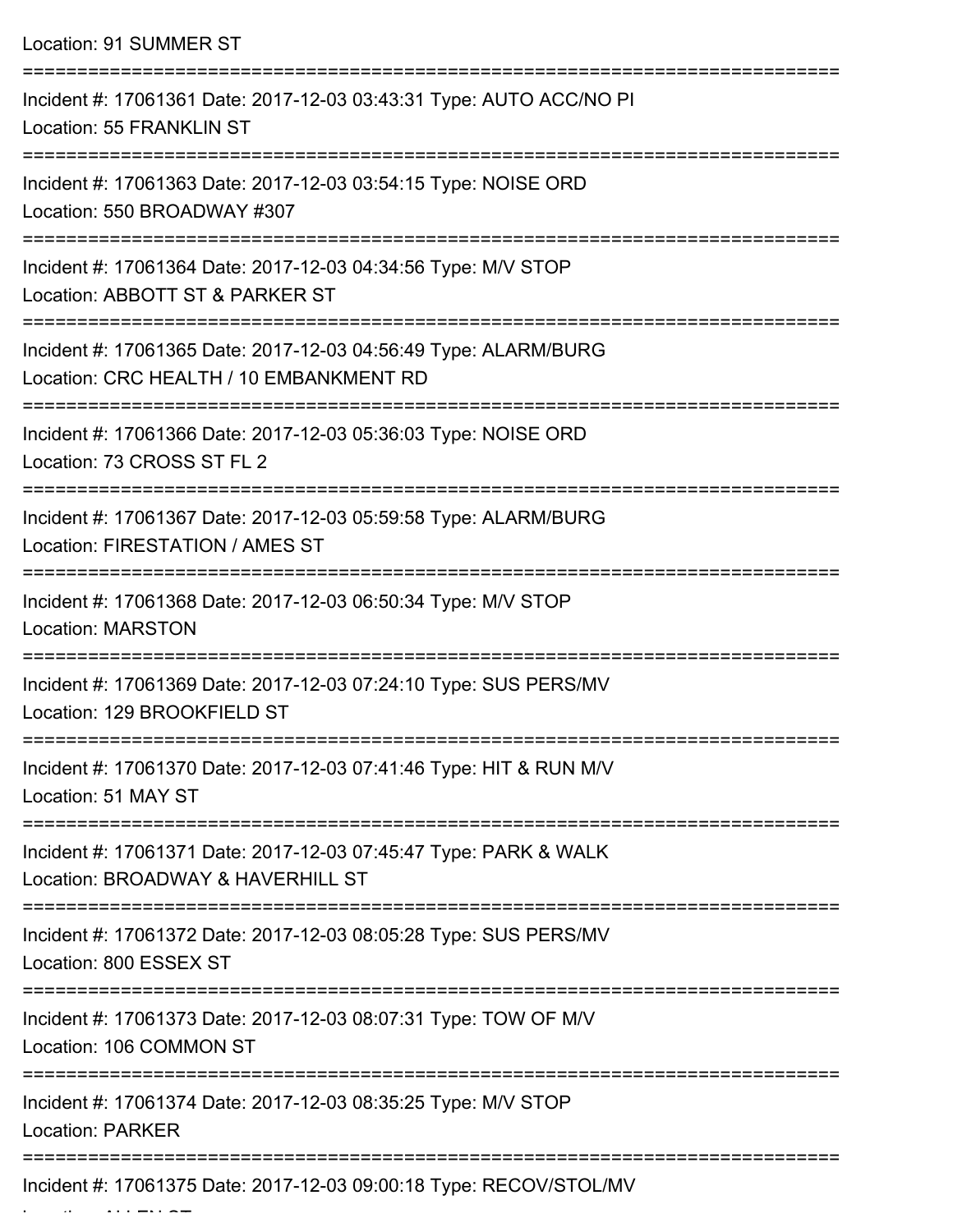| Incident #: 17061376 Date: 2017-12-03 09:22:36 Type: PARK & WALK<br>Location: BROADWAY & CONCORD ST                                         |
|---------------------------------------------------------------------------------------------------------------------------------------------|
| Incident #: 17061377 Date: 2017-12-03 10:03:41 Type: MEDIC SUPPORT<br>Location: 92 GILBERT ST                                               |
| Incident #: 17061378 Date: 2017-12-03 10:28:13 Type: SHOPLIFTING<br>Location: 3 BEACON ST                                                   |
| Incident #: 17061379 Date: 2017-12-03 10:40:11 Type: DISTURBANCE<br>Location: 122 MYRTLE ST FL 3                                            |
| Incident #: 17061380 Date: 2017-12-03 10:45:06 Type: STOL/MV/PAS<br>Location: 329 HIGH ST                                                   |
| Incident #: 17061381 Date: 2017-12-03 10:53:13 Type: AUTO ACC/NO PI<br>Location: 700 ESSEX ST                                               |
| Incident #: 17061382 Date: 2017-12-03 10:57:19 Type: STOL/MV/PAS<br>Location: 102 ESSEX ST                                                  |
| Incident #: 17061383 Date: 2017-12-03 11:00:13 Type: SUS PERS/MV<br>Location: 205 BROADWAY                                                  |
| Incident #: 17061384 Date: 2017-12-03 11:12:59 Type: CK WELL BEING<br>Location: 11 SUMMER ST #N208                                          |
| -----------------------------<br>Incident #: 17061385 Date: 2017-12-03 11:17:14 Type: M/V STOP<br>Location: HAMPSHIRE ST & LEBANON ST       |
| Incident #: 17061387 Date: 2017-12-03 11:28:43 Type: NOISE ORD<br>Location: 169 HAVERHILL ST                                                |
| ====================================<br>Incident #: 17061386 Date: 2017-12-03 11:29:28 Type: M/V STOP<br>Location: AMESBURY ST & LEBANON ST |
| Incident #: 17061388 Date: 2017-12-03 11:34:54 Type: ALARM/BURG<br>Location: 21 MONTGOMERY ST                                               |
| Incident #: 17061389 Date: 2017-12-03 11:37:33 Type: M/V STOP<br>Location: 122 AMESBURY ST                                                  |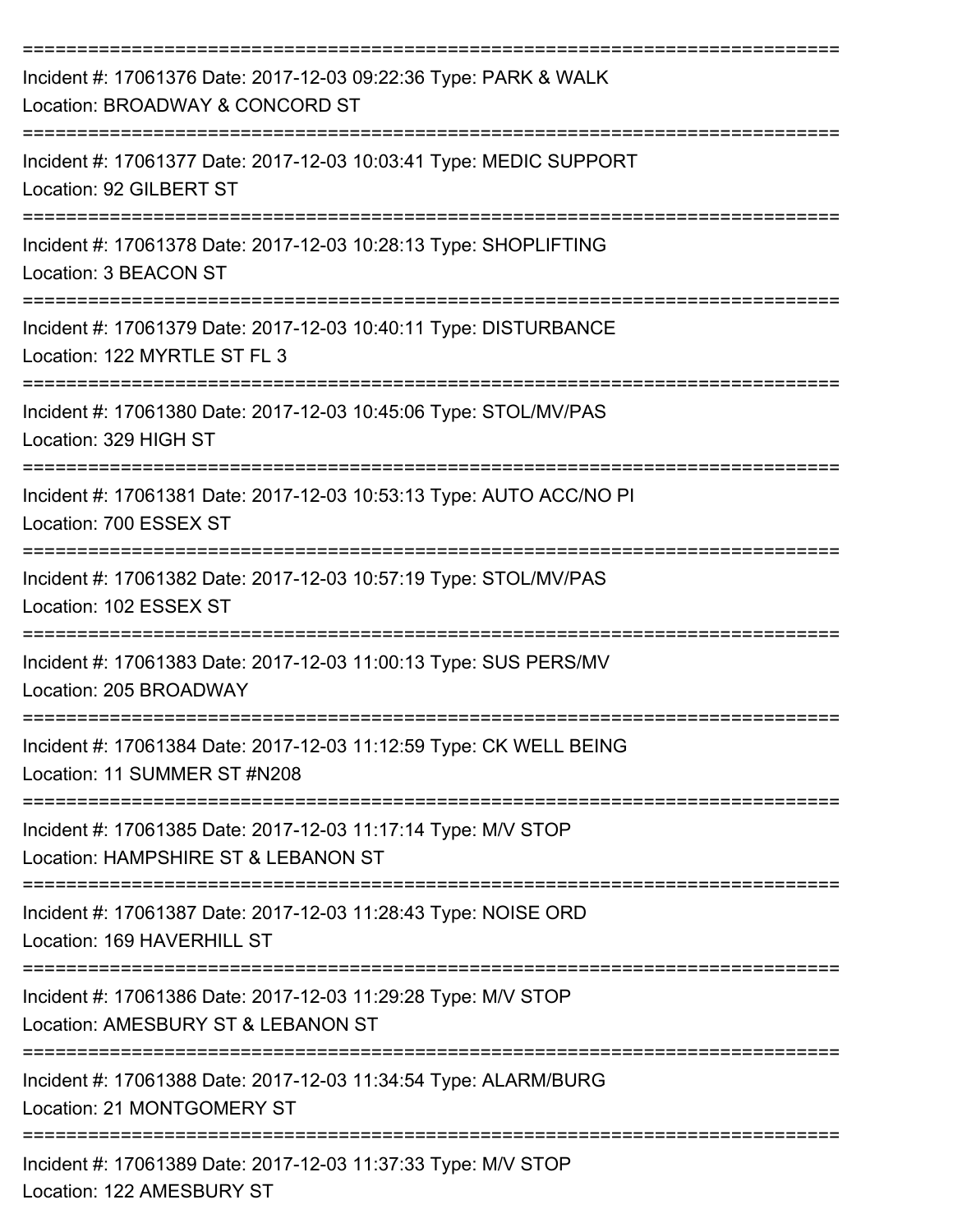| Incident #: 17061390 Date: 2017-12-03 11:57:41 Type: M/V STOP<br>Location: BROOK ST & UNION ST      |
|-----------------------------------------------------------------------------------------------------|
| Incident #: 17061391 Date: 2017-12-03 12:01:05 Type: M/V STOP<br>Location: 132 S UNION ST           |
| Incident #: 17061393 Date: 2017-12-03 12:02:58 Type: MISSING PERS<br>Location: 18 MELROSE ST        |
| Incident #: 17061392 Date: 2017-12-03 12:03:43 Type: M/V STOP<br>Location: 63 OSGOOD ST             |
| Incident #: 17061394 Date: 2017-12-03 12:13:51 Type: DRUG VIO<br>Location: 30 FITZ ST               |
| Incident #: 17061395 Date: 2017-12-03 12:14:44 Type: M/V STOP<br>Location: LORING ST & SHAWSHEEN RD |
| Incident #: 17061396 Date: 2017-12-03 12:17:38 Type: M/V STOP<br>Location: 16 LORING ST             |
| Incident #: 17061397 Date: 2017-12-03 12:24:00 Type: M/V STOP<br>Location: 27 LORING ST             |
| Incident #: 17061398 Date: 2017-12-03 12:28:15 Type: M/V STOP<br>Location: MARKET ST & S UNION ST   |
| Incident #: 17061399 Date: 2017-12-03 12:31:23 Type: M/V STOP<br>Location: 189 MERRIMACK ST         |
| Incident #: 17061400 Date: 2017-12-03 12:32:13 Type: M/V STOP<br>Location: MARKET ST & S UNION ST   |
| Incident #: 17061401 Date: 2017-12-03 12:44:07 Type: CIVIL PROB<br>Location: 29 BUTLER ST FL 1      |
| Incident #: 17061402 Date: 2017-12-03 12:58:56 Type: M/V STOP<br>Location: 420 S UNION ST           |
| Incident #: 17061403 Date: 2017-12-03 13:08:59 Type: KEEP PEACE<br>Location: 383 HAVERHILL ST #41   |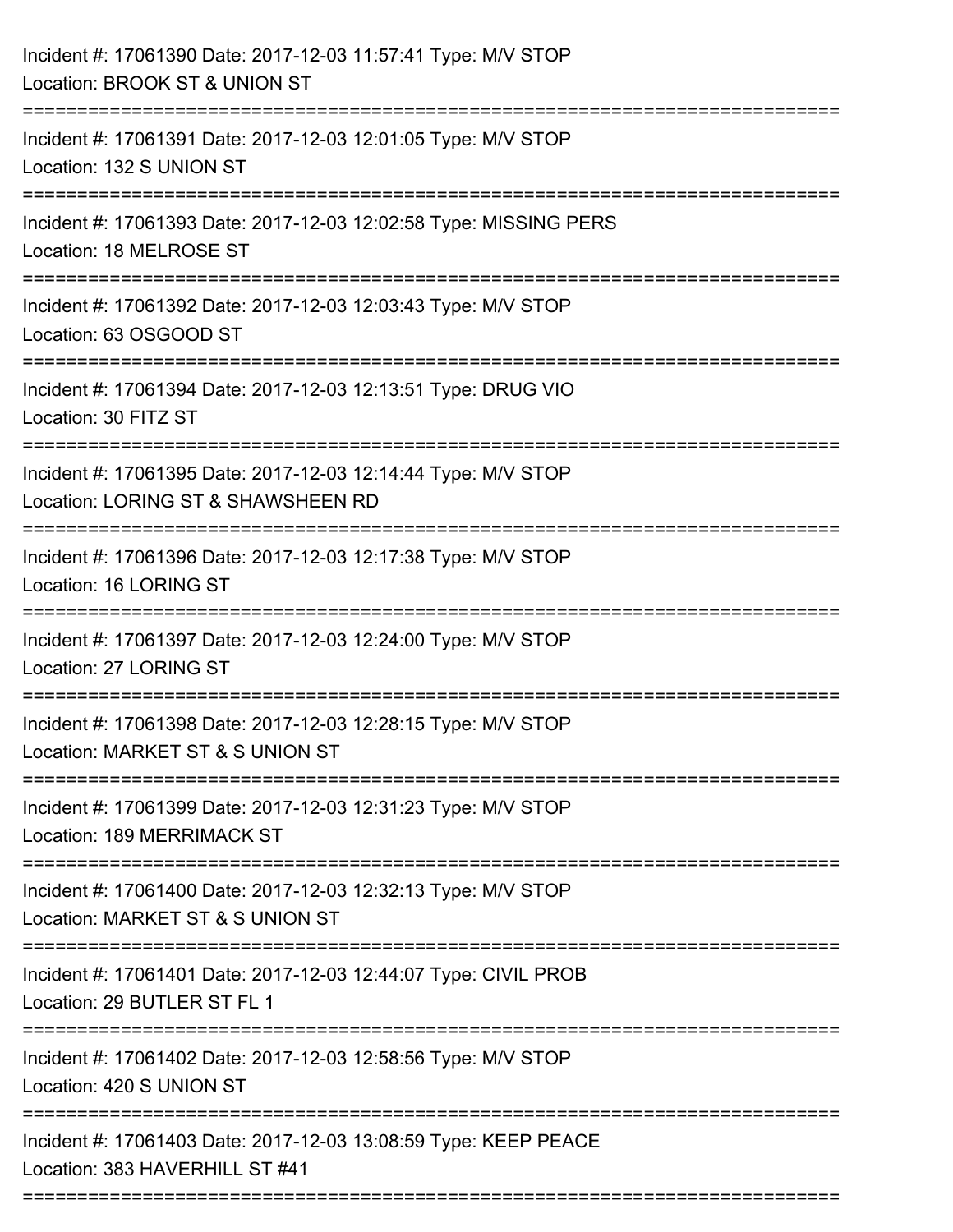| Incident #: 17061404 Date: 2017-12-03 13:30:16 Type: STOL/MV/PAS<br>Location: 151 BAILEY ST                                                |
|--------------------------------------------------------------------------------------------------------------------------------------------|
| Incident #: 17061405 Date: 2017-12-03 13:58:22 Type: M/V STOP<br>Location: FRANKLIN ST & LOWELL ST<br>;=================================== |
| Incident #: 17061406 Date: 2017-12-03 14:03:02 Type: MEDIC SUPPORT<br>Location: 131 MAY ST                                                 |
| Incident #: 17061407 Date: 2017-12-03 14:38:18 Type: SUS PERS/MV<br>Location: 31 JACKSON ST                                                |
| Incident #: 17061408 Date: 2017-12-03 14:47:12 Type: FIRE<br>Location: 10 SAUNDERS ST                                                      |
| Incident #: 17061409 Date: 2017-12-03 14:54:24 Type: TRESPASSING<br>Location: 50 BROADWAY                                                  |
| Incident #: 17061410 Date: 2017-12-03 15:00:23 Type: M/V STOP<br>Location: AVON ST & TRINITY ST                                            |
| Incident #: 17061411 Date: 2017-12-03 15:02:38 Type: NOISE ORD<br>Location: 62 ALLSTON ST                                                  |
| Incident #: 17061412 Date: 2017-12-03 15:42:31 Type: AUTO ACC/NO PI<br>Location: 700 ESSEX ST                                              |
| Incident #: 17061413 Date: 2017-12-03 15:50:03 Type: DRUG OVERDOSE<br>Location: BROADWAY & COMMON ST                                       |
| Incident #: 17061414 Date: 2017-12-03 15:52:21 Type: ALARM/BURG<br>Location: 70 N PARISH RD                                                |
| Incident #: 17061415 Date: 2017-12-03 15:56:05 Type: LIC PLATE STO<br>Location: 6 VERMONT ST                                               |
| Incident #: 17061416 Date: 2017-12-03 16:02:05 Type: ALARM/BURG<br>Location: 411 RIVERSIDE DR                                              |
| Incident #: 17061417 Date: 2017-12-03 16:02:39 Type: DISTURBANCE<br>Location: EAST ST & GREENFIELD ST                                      |
|                                                                                                                                            |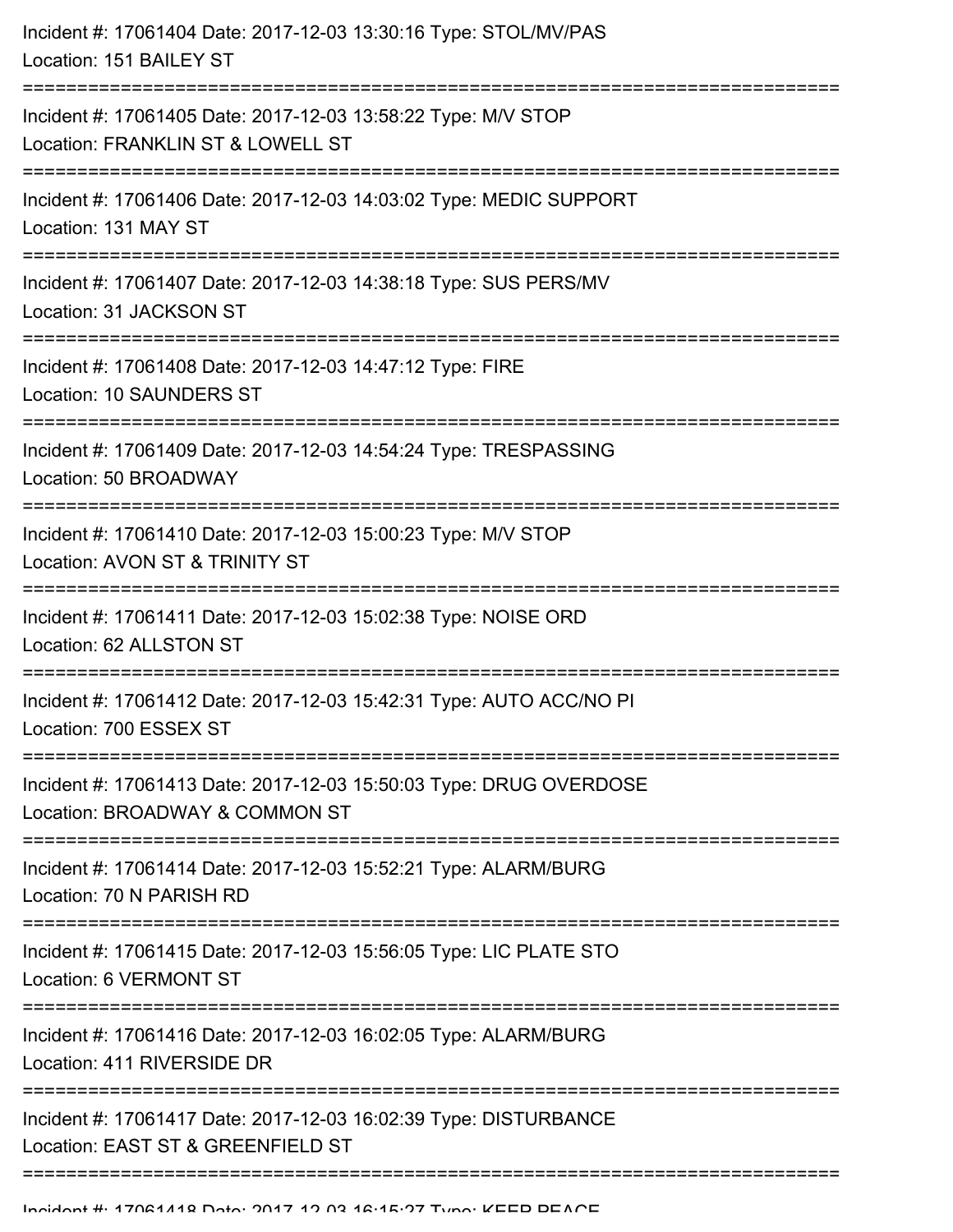Location: 148 WILLOW ST

| Incident #: 17061419 Date: 2017-12-03 16:29:51 Type: LOUD NOISE<br>Location: 85 NEWBURY ST FL 3                                                  |
|--------------------------------------------------------------------------------------------------------------------------------------------------|
| Incident #: 17061420 Date: 2017-12-03 16:34:35 Type: INVESTIGATION<br>Location: 90 LOWELL ST                                                     |
| Incident #: 17061421 Date: 2017-12-03 16:57:25 Type: A&B PAST<br>Location: 77 S UNION ST #104                                                    |
| Incident #: 17061422 Date: 2017-12-03 17:03:23 Type: ALARM/BURG<br>Location: BLAKELY BUILDING / 473 ESSEX ST                                     |
| Incident #: 17061425 Date: 2017-12-03 17:17:56 Type: A&B PAST<br>Location: 73 WESLEY ST                                                          |
| Incident #: 17061423 Date: 2017-12-03 17:18:02 Type: M/V STOP<br>Location: HAMPSHIRE ST & LOWELL ST                                              |
| Incident #: 17061424 Date: 2017-12-03 17:19:43 Type: ALARM/EXCUSED<br>Location: POLANCO RESIDENCE/ 9782580095 / 495 LOWELL ST<br>:============== |
| Incident #: 17061426 Date: 2017-12-03 17:43:26 Type: M/V STOP<br>Location: METHUEN ST & NEWBURY ST                                               |
| Incident #: 17061427 Date: 2017-12-03 17:46:11 Type: M/V STOP<br>Location: BROOKFIELD ST                                                         |
| Incident #: 17061428 Date: 2017-12-03 18:02:10 Type: M/V STOP<br>Location: BROADWAY & COMMON ST                                                  |
| Incident #: 17061429 Date: 2017-12-03 18:07:58 Type: M/V STOP<br>Location: PHILLIPS ST & SALEM ST                                                |
| Incident #: 17061430 Date: 2017-12-03 18:09:27 Type: M/V STOP<br>Location: METHUEN ST & NEWBURY ST                                               |
| Incident #: 17061431 Date: 2017-12-03 18:10:58 Type: M/V STOP<br>Location: ALLSTON ST & HIGH ST                                                  |
| Incident #: 17061432 Date: 2017-12-03 18:11:45 Type: M/V STOP                                                                                    |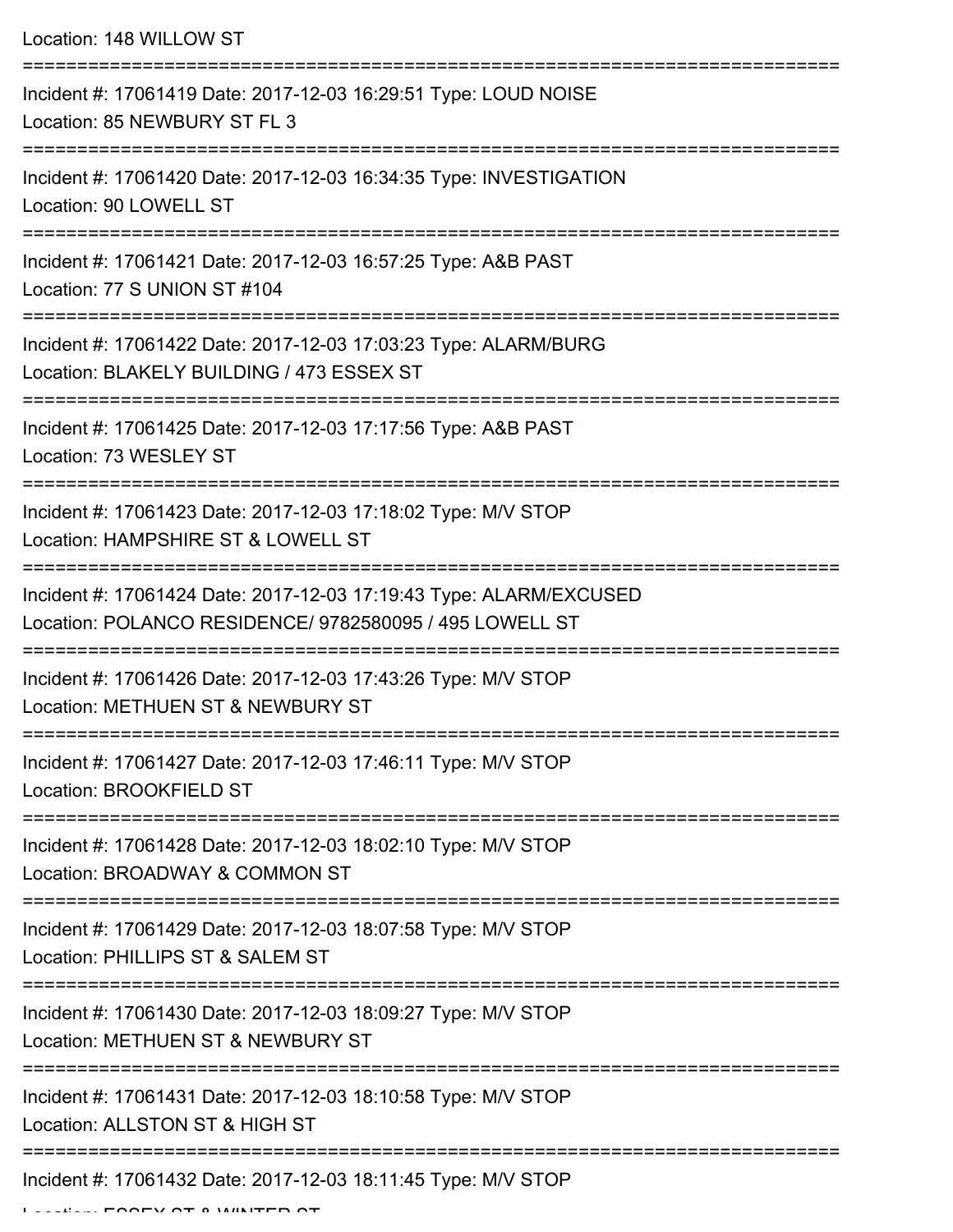| Incident #: 17061433 Date: 2017-12-03 18:14:30 Type: M/V STOP<br>Location: AMESBURY ST & COMMON ST                                                             |
|----------------------------------------------------------------------------------------------------------------------------------------------------------------|
| Incident #: 17061434 Date: 2017-12-03 18:15:02 Type: INVEST CONT<br>Location: 73 WESLEY ST                                                                     |
| Incident #: 17061435 Date: 2017-12-03 18:16:05 Type: SPECIAL CHECK<br>Location: 364 AMES ST                                                                    |
| Incident #: 17061436 Date: 2017-12-03 18:21:03 Type: M/V STOP<br>Location: 376 AMES ST                                                                         |
| Incident #: 17061437 Date: 2017-12-03 18:23:42 Type: M/V STOP<br>Location: BROADWAY & PARK ST                                                                  |
| Incident #: 17061438 Date: 2017-12-03 18:27:14 Type: M/V STOP<br>Location: 479 BROADWAY                                                                        |
| Incident #: 17061439 Date: 2017-12-03 18:29:31 Type: EXTRA SURVEIL<br>Location: HENNESSEY SCHOOL / 122 HANCOCK ST                                              |
| Incident #: 17061440 Date: 2017-12-03 18:30:05 Type: M/V STOP<br>Location: 31 BERESFORD ST                                                                     |
| Incident #: 17061441 Date: 2017-12-03 18:32:20 Type: EXTRA SURVEIL<br>Location: 50 ISLAND ST                                                                   |
| ----------------------------------<br>--------=====================<br>Incident #: 17061442 Date: 2017-12-03 18:37:03 Type: M/V STOP<br>Location: 240 WATER ST |
| Incident #: 17061443 Date: 2017-12-03 18:38:32 Type: M/V STOP<br>Location: MANCHESTER & MAY                                                                    |
| Incident #: 17061444 Date: 2017-12-03 18:39:58 Type: M/V STOP<br>Location: EVERETT ST & SALEM ST                                                               |
| Incident #: 17061446 Date: 2017-12-03 18:44:36 Type: DISTURBANCE<br>Location: 12 DIAMOND ST                                                                    |
| Incident #: 17061445 Date: 2017-12-03 18:45:00 Type: SPECIAL CHECK<br>Location: SHAWSHEEN PARK / null                                                          |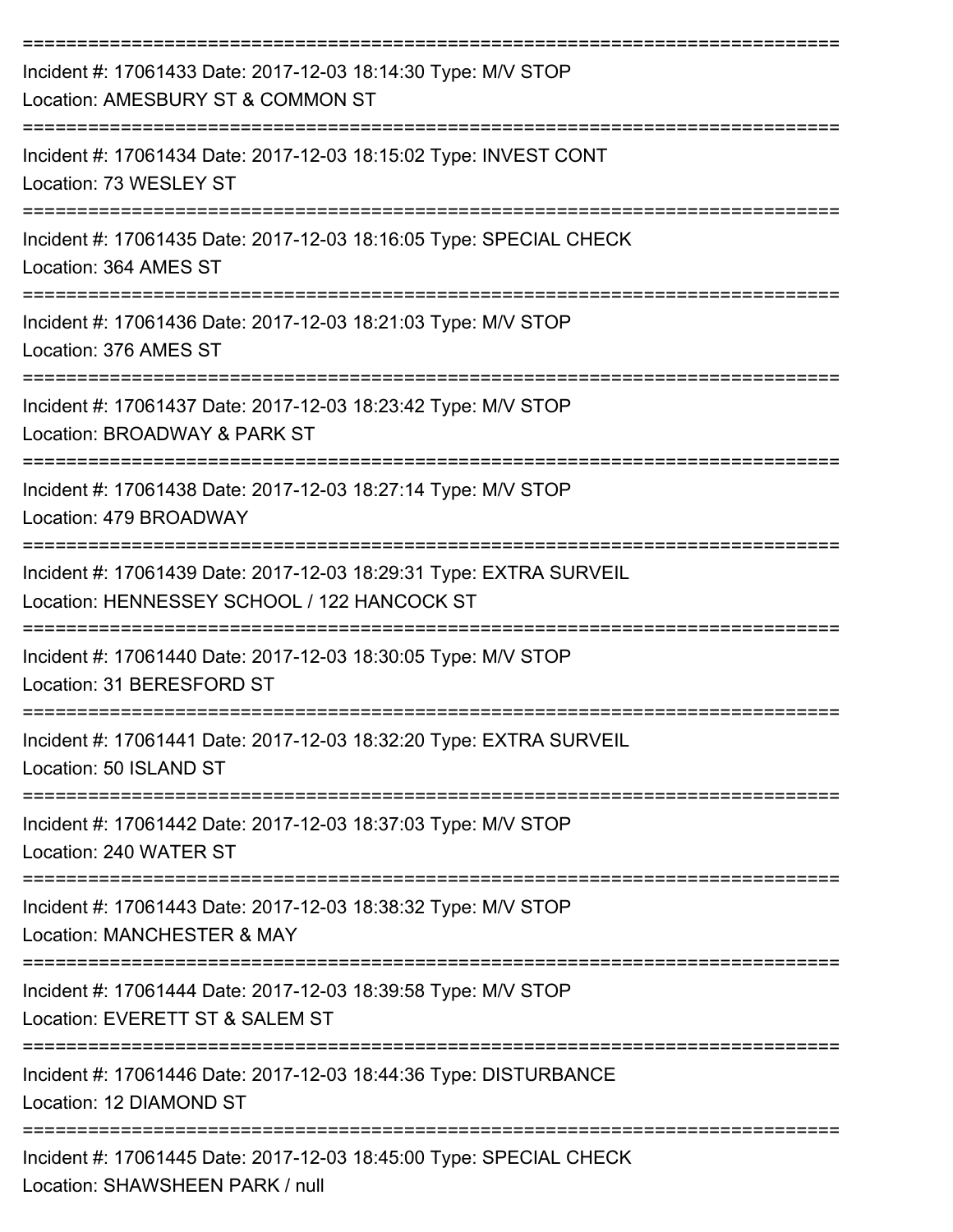| Incident #: 17061447 Date: 2017-12-03 18:47:17 Type: M/V STOP<br>Location: BROADWAY & MANCHESTER ST     |
|---------------------------------------------------------------------------------------------------------|
| Incident #: 17061448 Date: 2017-12-03 18:51:17 Type: M/V STOP<br>Location: BRUCE ST & PARK ST           |
| Incident #: 17061449 Date: 2017-12-03 18:53:32 Type: INVEST CONT<br>Location: 273 FARNHAM ST            |
| Incident #: 17061450 Date: 2017-12-03 18:54:53 Type: M/V STOP<br>Location: HAVERHILL ST & PERRY AV      |
| Incident #: 17061451 Date: 2017-12-03 18:58:08 Type: UNWANTEDGUEST<br>Location: MCDONALDS / 50 BROADWAY |
| Incident #: 17061452 Date: 2017-12-03 19:05:04 Type: LOUD NOISE<br>Location: 16 BENNINGTON ST FL 1      |
| Incident #: 17061453 Date: 2017-12-03 19:07:01 Type: M/V STOP<br>Location: 119 WOODLAND ST              |
| Incident #: 17061454 Date: 2017-12-03 19:11:59 Type: SHOTS FIRED<br>Location: 109 HAVERHILL ST          |
| Incident #: 17061455 Date: 2017-12-03 19:28:47 Type: AUTO ACC/NO PI<br>Location: SUMMER ST & UNION ST   |
| Incident #: 17061456 Date: 2017-12-03 19:30:53 Type: LOUD NOISE<br>Location: 169 HAVERHILL ST #8 FL 3   |
| Incident #: 17061457 Date: 2017-12-03 19:37:25 Type: M/V STOP<br>Location: AMESBURY ST & LEBANON ST     |
| Incident #: 17061459 Date: 2017-12-03 19:38:35 Type: KEEP PEACE<br>Location: 83 E HAVERHILL ST #2       |
| Incident #: 17061458 Date: 2017-12-03 19:41:19 Type: M/V STOP<br>Location: 190 AMESBURY ST              |
| Incident #: 17061460 Date: 2017-12-03 19:45:05 Type: WARRANT SERVE<br>Location: 57 SPRINGFIELD ST       |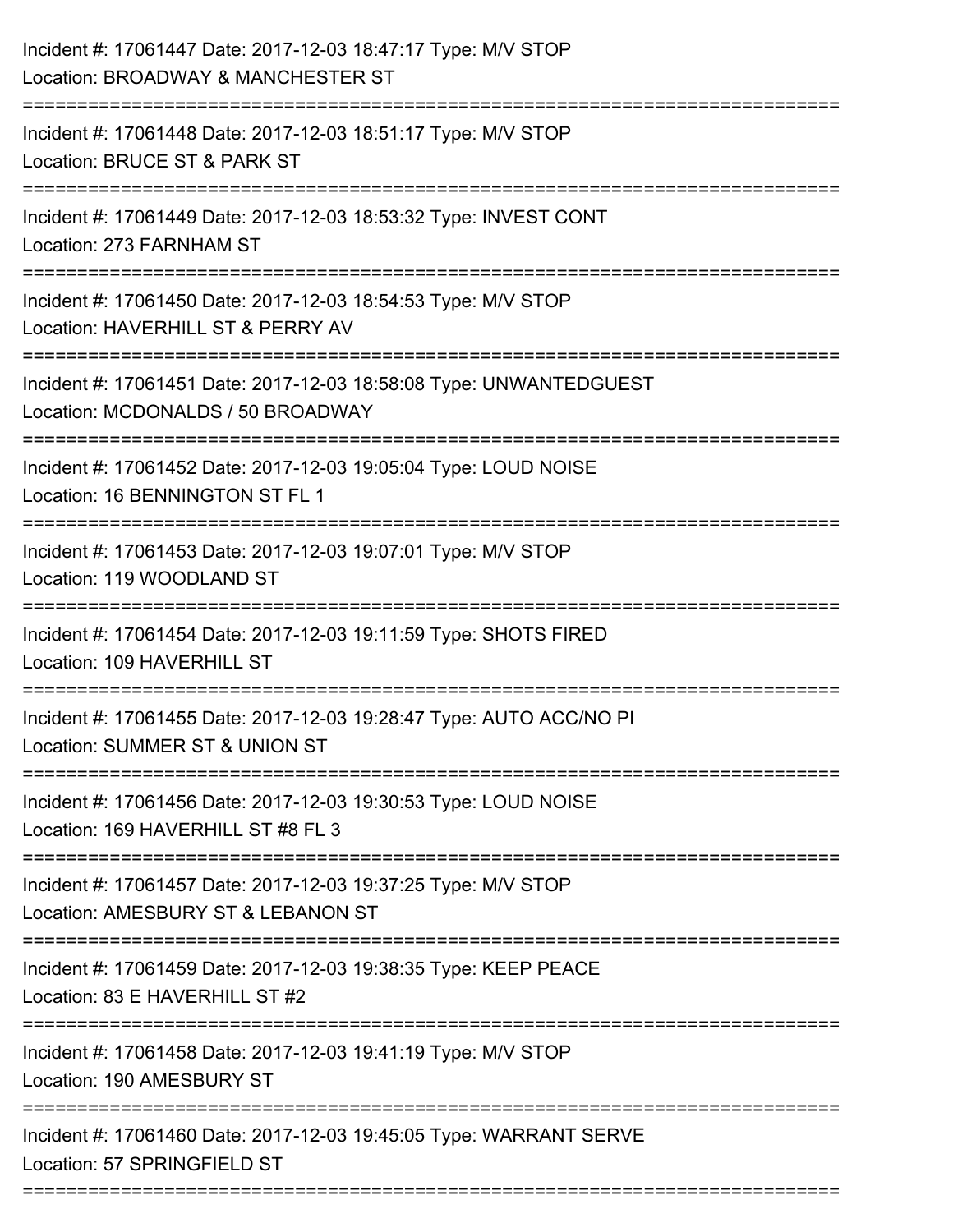| Location: 29 ALDER ST                                                                                                    |
|--------------------------------------------------------------------------------------------------------------------------|
| Incident #: 17061462 Date: 2017-12-03 19:59:11 Type: HIT & RUN M/V<br>Location: 26 BAILEY ST                             |
| Incident #: 17061463 Date: 2017-12-03 20:01:58 Type: MV/BLOCKING<br>Location: 133 MARGIN ST                              |
| Incident #: 17061464 Date: 2017-12-03 20:09:09 Type: M/V STOP<br>Location: 206 LAWRENCE ST                               |
| Incident #: 17061465 Date: 2017-12-03 20:24:03 Type: M/V STOP<br>Location: 21 BUNKERHILL ST                              |
| Incident #: 17061466 Date: 2017-12-03 20:25:05 Type: AUTO ACC/NO PI<br>Location: 47 BERKELEY ST                          |
| Incident #: 17061467 Date: 2017-12-03 20:30:18 Type: M/V STOP<br><b>Location: MARSTON ST</b>                             |
| Incident #: 17061468 Date: 2017-12-03 20:35:19 Type: SUS PERS/MV<br>Location: 599 CANAL ST                               |
| Incident #: 17061471 Date: 2017-12-03 20:41:34 Type: LARCENY/PAST<br>Location: PEMBERTON PARK / MERRIMACK ST & PARKER ST |
| Incident #: 17061469 Date: 2017-12-03 20:43:55 Type: DISTURBANCE<br>Location: 459 HAVERHILL ST                           |
| Incident #: 17061470 Date: 2017-12-03 20:46:13 Type: LOUD NOISE<br>Location: 8 INMAN ST #8                               |
| Incident #: 17061472 Date: 2017-12-03 20:52:06 Type: M/V STOP<br>Location: BRADFORD ST & HAMPSHIRE ST                    |
| Incident #: 17061473 Date: 2017-12-03 21:03:46 Type: M/V STOP<br>Location: CANAL ST & UNION ST                           |
| Incident #: 17061474 Date: 2017-12-03 21:15:46 Type: TRESPASSING<br>Location: 370 BROADWAY                               |
| Incident #: 17061475 Date: 2017-12-03 21:25:34 Type: DISTURBANCE                                                         |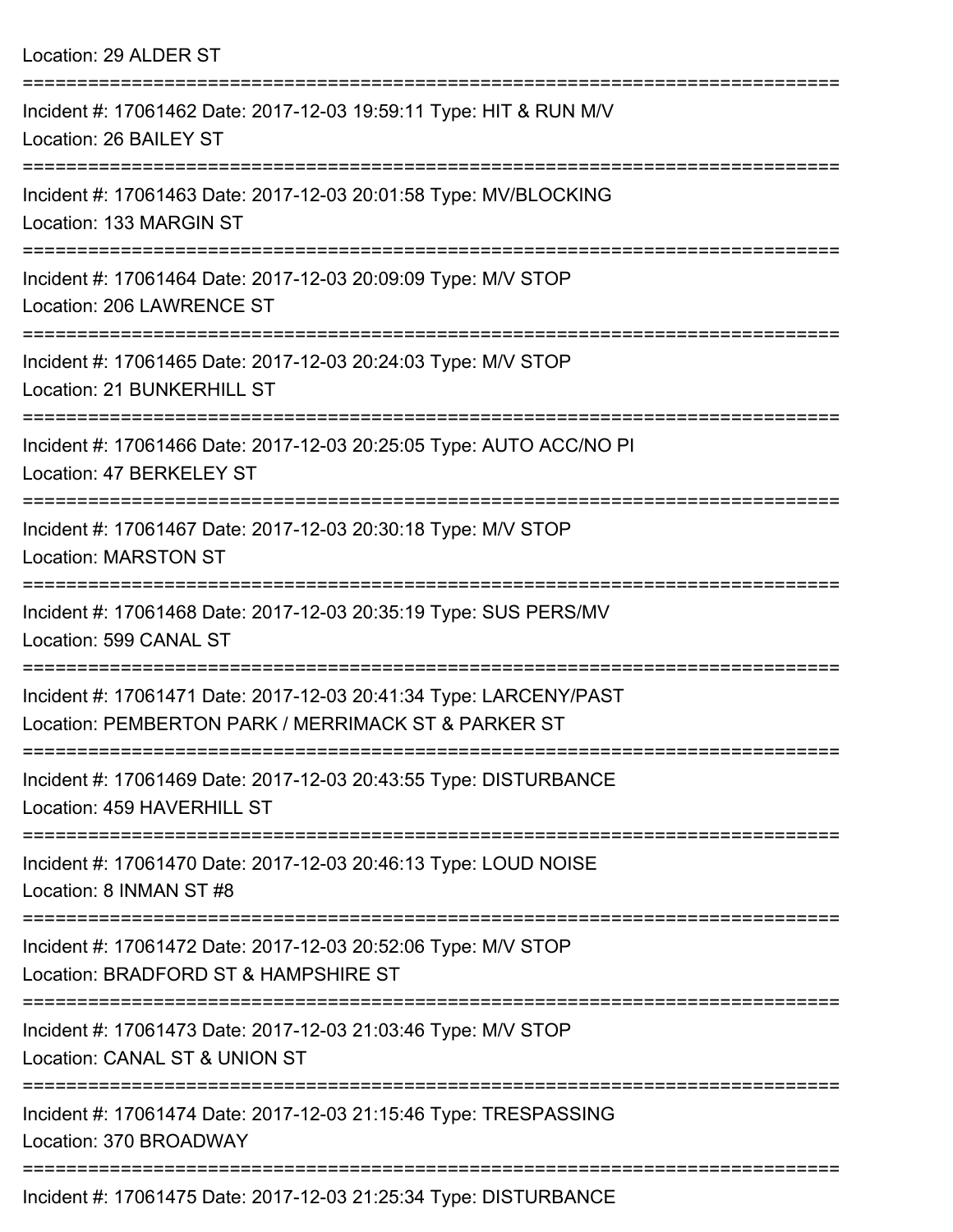Location: 106 BRADFORD ST

| Incident #: 17061476 Date: 2017-12-03 21:47:14 Type: EXTRA SURVEIL<br>Location: 50 ISLAND ST                                      |
|-----------------------------------------------------------------------------------------------------------------------------------|
| Incident #: 17061477 Date: 2017-12-03 21:50:52 Type: M/V STOP<br>Location: ESSEX ST & JACKSON ST                                  |
| Incident #: 17061478 Date: 2017-12-03 21:51:50 Type: M/V STOP<br>Location: PLEASANT ST & PLEASANT TER                             |
| Incident #: 17061479 Date: 2017-12-03 21:53:53 Type: M/V STOP<br>Location: HAWLEY ST & W HAWLEY ST                                |
| Incident #: 17061480 Date: 2017-12-03 21:58:35 Type: M/V STOP<br>Location: HOWARD ST & PLATT ST                                   |
| Incident #: 17061481 Date: 2017-12-03 22:11:08 Type: M/V STOP<br>Location: HAWLEY ST & W HAWLEY ST                                |
| Incident #: 17061482 Date: 2017-12-03 22:24:33 Type: M/V STOP<br>Location: FRANKLIN ST & METHUEN ST                               |
| Incident #: 17061483 Date: 2017-12-03 22:54:48 Type: M/V STOP<br>Location: LAWRENCE ST & MAPLE ST                                 |
| Incident #: 17061484 Date: 2017-12-03 22:57:15 Type: LOUD NOISE<br>Location: 570 S UNION ST FL 2                                  |
| Incident #: 17061485 Date: 2017-12-03 22:58:10 Type: M/V STOP<br>Location: 30 MAPLE ST                                            |
| Incident #: 17061486 Date: 2017-12-03 23:01:25 Type: LARCENY/PAST<br>Location: 88 PHILLIPS ST                                     |
| Incident #: 17061487 Date: 2017-12-03 23:03:42 Type: ALARM/BURG<br>Location: M AND K AUTO REPAIR / 292 LOWELL ST                  |
| Incident #: 17061488 Date: 2017-12-03 23:05:03 Type: M/V STOP<br>Location: JACKSON ST & OAK ST<br>------------------------------- |
| Incident #: 17061489 Date: 2017-12-03 23:10:19 Type: ANIMAL COMPL                                                                 |